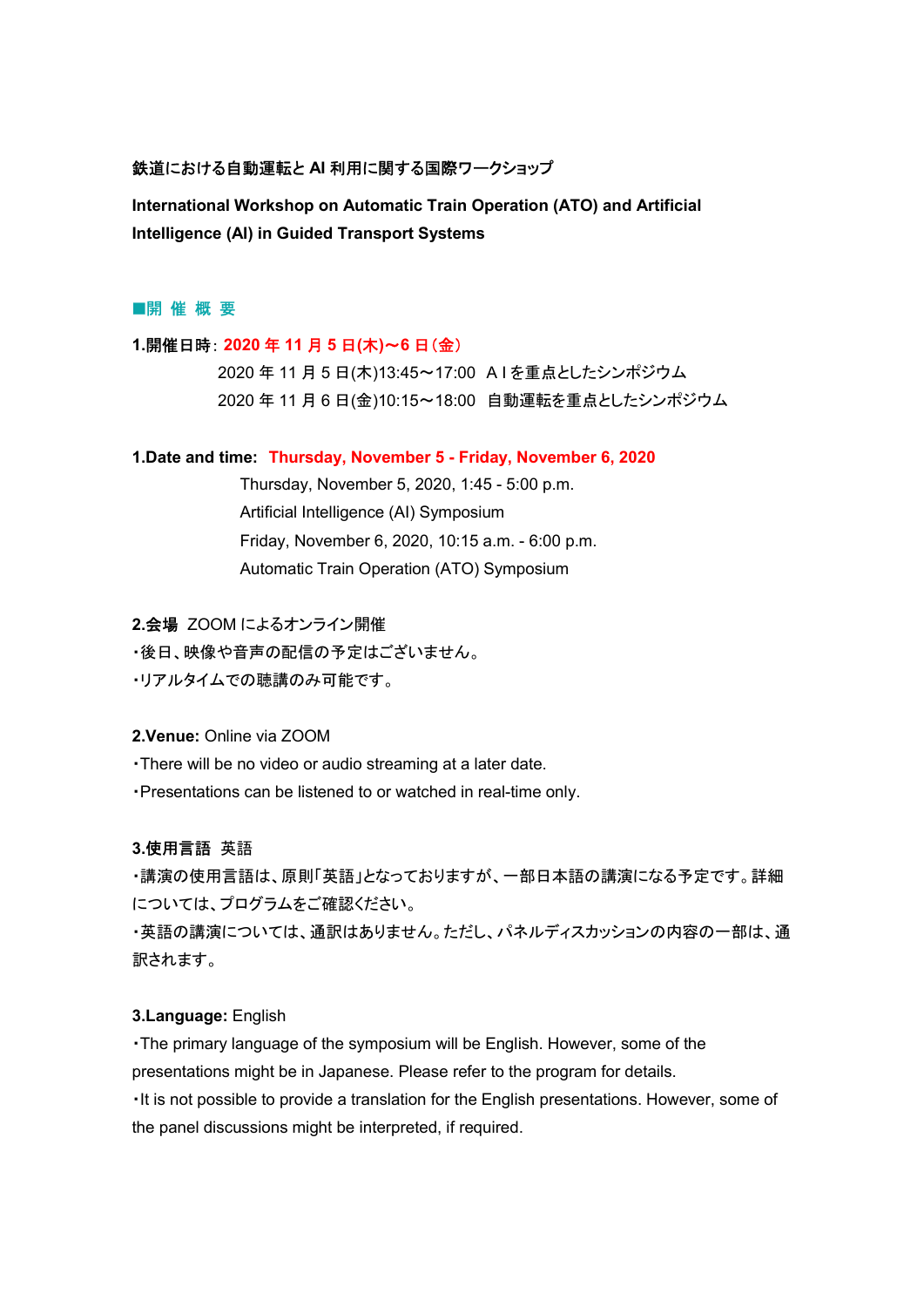### 4.参加料 無料

4.Participation fee: Nil

# 5.参加登録

参加登録は、こちらよりご確認ください。(※参加登録は締め切りました) 参加登録は、「新規利用登録」で個人情報を登録いただきました後に、「参加登録」=セッション等 の申し込みを行う、2 段階登録システムとなっております。個人情報の登録のみでは参加登録が 完了しないことにご注意ください。

※登録時のパスワードは、大切に保管ください。

#### 5.Registration

・To register, please click here (\*Registration is now closed. )

・Registration is a two-step process. In the first step, use the link "New Registration(新規利 用登録)" to enter your personal information and then in the second step, use the link "Participation Registration(参加登録)" to register for the sessions you intend to attend. ・Please note that both steps are necessary for successful registration. Only registration of personal information is not enough.

・Kindly keep your password secret.

## 6.その他

・今回のワークショップはオンライン開催となるため、当方主催の意見交換会(懇談会)の開催予 定はございません。

・登録は申し込み先着順で、定員となり次第、締め切らせていただきます。

### 最終締め切り: 2020 年 10 月 20 日(火)

・動画の録画・録音は、肖像権、著作権の観点からご遠慮ください。なお、寄付講座内部の、公開 を前提としない活動記録の目的で、事務局にて当日の発表内容を録画いたします。

#### 6.Others

・The workshop will be held online, and we do not have any plan for any social gathering after the workshop.

・Registration is strictly on a first-come, first-served basis.

・Registration Deadline: Tuesday, October 20, 2020